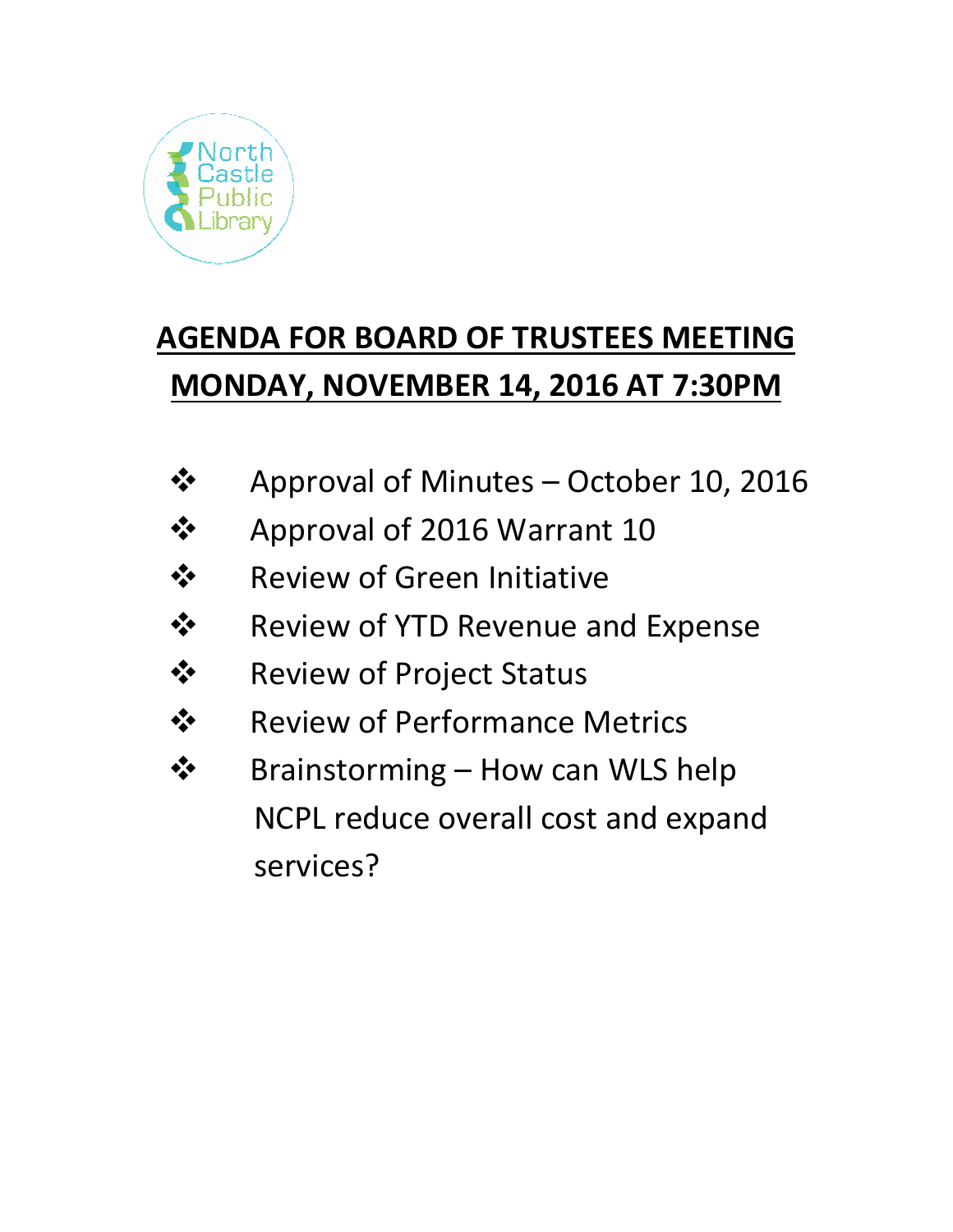## **North Castle Public Library**

## **Library Board of Trustee Minutes – November 14, 2014**

Sean Ryan called meeting to order at 7:32PM

## **In attendance:**

- **Trustees:** Lisa Meyer Chorne, Jeanne Lapsker, Jennifer Paulson Lee, Stephanie Paul, Scott Stopnik, Jerry March and Sean Ryan.
- **Library:** Megan Dean, Edie Martimucci
- **Town:** Barbara DiGiacinto
- **Friends:** Marilyn Heimerdinger
- **Approval of Minutes**: A motion to approve the October 10, 2016 minutes was made by Jennifer and Stephanie seconded.All were in favor.
- **Approval of Warrant 10:** Warrant 10 includes total expenses of \$26,118.46 of which the Friends are paying \$6,524.96. Thank you Friends for your continuing support!!! Jerry made motion to approve. Lisa seconded. All were in favor.
- **Joint Trustee/Friends Meeting:** We will be planning a joint meeting between the Friends and the Board of Trustees. Date – Friends February Meeting – currently scheduled for February 8, 2017. Agenda is to present current strategies and align on how to create an even stronger, more fluid relationship to benefit the library.
- **Green Business Partners:** Edie Martimucci has joined the group **Green Business Partners** on behalf of the library and "undertaken the green business challenge" with her staff, which includes commitments to recycling, water saving initiatives, evaluating lighting systems, etc. When an evaluation is made, for example, Con Ed will pay for up to 70% of the costs to change to a more green option. It's a win/win situation. Stats had been gathered per their requirements to qualify. Edie has also shared this information with the Chamber of Commerce and we are on the road to green certification. Thank you Edie and all our staff for this commitment to going green!!
- **Brainstorming Session:** "How can WLS help a member library (like NCPL) improve". The objective is to think about how we can leverage other organizations, like WLS, to help member libraries reduce costs and/or how WLS could provide solutions that would enable a member library to provide new services to patrons. Ideas identified:
- Maintain a collection of textbooks to provide broader access to textbooks. One digital variation is "TechBooks" which would be great to be available to our communities.
- Share best practices across member libraries such as sharing templates for building children's programs, saving time and effort.